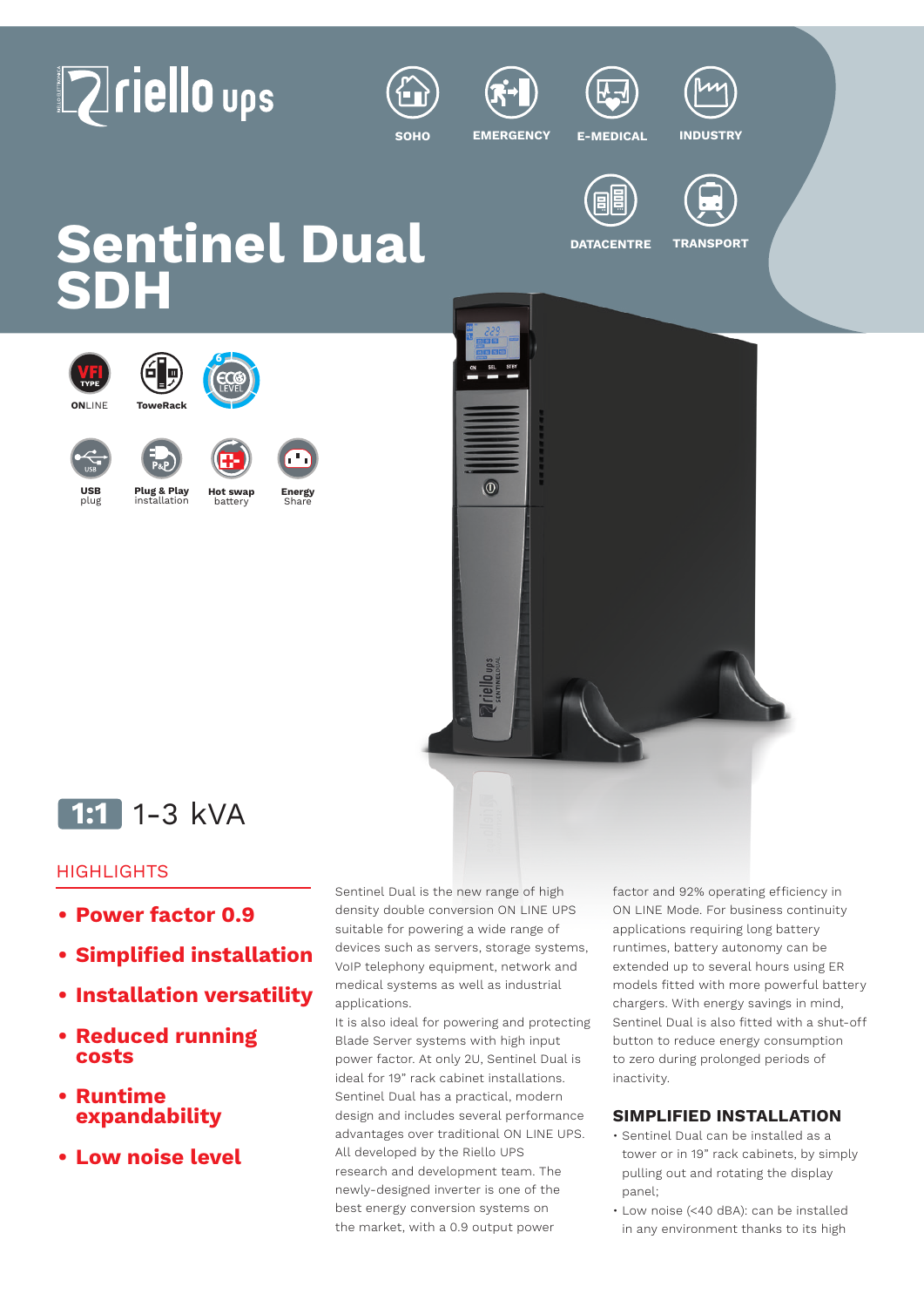

frequency switching inverter and PWM load-dependent digitally controlled fan;

- Operation guaranteed up to 40 °C (the components are designed for high temperatures and are thus subject to less stress at normal temperatures);
- On Sentinel Dual models, the output sockets can be programmed to disconnect less critical loads during blackouts (EnergyShare function).

#### **INSTALLATION VERSATILITY**

Sentinel Dual can be used in a tower or rack format, by simply turning the display and adding the supplied handles or optional runners.

#### **REDUCED RUNNING COSTS**

The UPS is highly flexible and easy to configure. Programmable functions can be set via software or manually via the front display panel. Sentinel Dual can be configured in the following operating modes:

- ON LINE: maximum load protection and output voltage waveform quality;
- ECO Mode: to increase efficiency (up to to 98%); allows you to select LINE INTERACTIVE technology;
- SMART ACTIVE: the UPS automatically decides the operating mode based on the mains power quality;
- STANDBY OFF: the UPS can be selected to function only when the mains power supply fails (emergency only mode);
- Frequency Converter: operation (50 or 60 Hz).

# **ADVANCED COMMUNICATIONS**

Sentinel Dual offers maximum flexibility for integration with all types of communication systems.

• Multi-platform communication for all operating systems and network environments: PowerShield<sup>3</sup> supervision and shutdown software for Windows operating systems 10, 8, 7, Hyper-V, 2019, 2016, 2012, and previous versions,

Mac OS X, Linux, VMWare ESXi, Citrix XenServer and other Unix operating systems;

- UPS Tools configuration and customisation software supplied as standard;
- RS232 serial port and opto-isolated contacts;
- $\cdot$  USB port;
- Slot for communications boards such as Modbus/Jbus, TCP/IP-SNMP and relay contacts.

#### **EMERGENCY FUNCTION**

This configuration ensures the operation of emergency systems that must be supplied in the event of a mains power failure, such as emergency lighting, fire detection/extinguishing systems and alarms.

When the mains power supply fails, the inverter begins powering the loads with a progressive start up (Soft Start) in order to prevent overload.

Sentinel Dual is compliant for installation in medium-voltage transformer rooms in accordance with applicable legislation, for the power supply with reserve charge of medium-voltage coils.

#### **HIGH QUALITY OUTPUT VOLTAGE**

- Even with non-linear loads (IT loads with a crest factor of up to 3:1);
- High short circuit current on bypass;
- High overload capacity: 150% by inverter (even with mains failure);
- Filtered, stabilised and reliable voltage (ON LINE double conversion technology (VFI compliant with EN62040-3) with filters for the suppression of atmospheric disturbances;
- Power factor correction: UPS input power factor close to 1 and sinusoidal current uptake.

#### **HIGH BATTERY RELIABILITY**

- Automatic and manual battery test;
- Batteries are user replaceable without

switching off equipment and without interruption to the load (Hot Swap);

• Unlimited extendible runtime using matching battery cabinets.

#### **LOW NOISE LEVEL**

Thanks to the use of high frequency components and load-based fan speed control, the noise produced by the UPS is less than 40 dB.

#### **OTHER FEATURES**

- Output voltage can be selected via software (220/230/240 V);
- Auto-restart when mains power is restored (programmable via software);
- STANDBY ON bypass: when the machine is switched off, it automatically goes into bypass and battery charge mode;
- Minimum load switch-off;
- Battery discharge warning;
- Start up delay;
- Total microprocessor control;
- Automatic bypass without interruption;
- Status, measurements and alarms
- available on standard backlit display; • UPS firmware updating via PC;
- Input protection via resettable thermal switch (versions up to 1500 VA);
- Back-feed protection standard: to prevent energy from being fed back to the network;
- Manual switching to bypass.

#### **2-YEAR WARRANTY**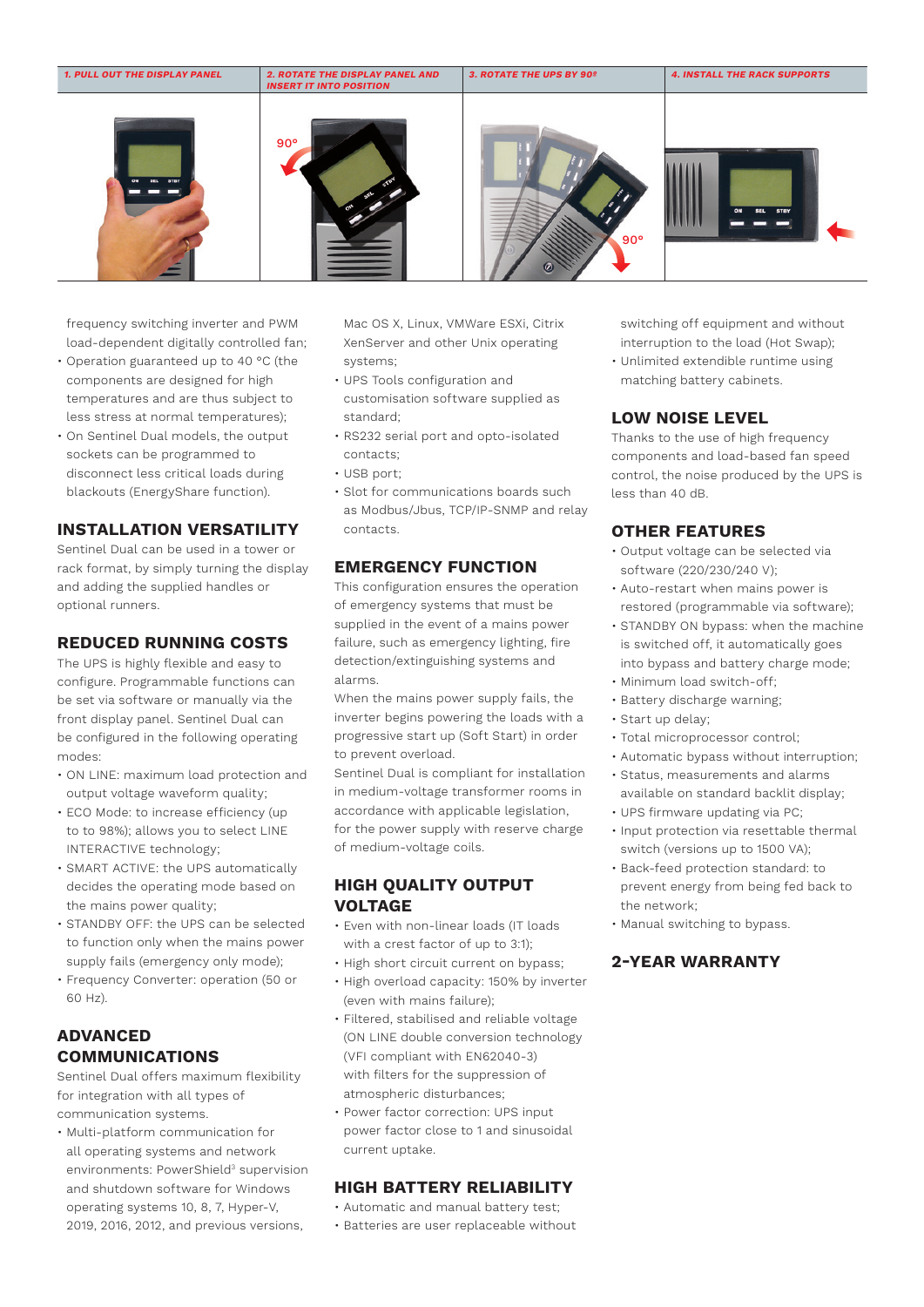# OPTIONS

| <b>SOFTWARE</b>           |
|---------------------------|
| PowerShield <sup>3</sup>  |
| PowerNetGuard             |
|                           |
| <i><b>ACCECCODIEC</b></i> |

| AGGESSUNIES             |
|-------------------------|
| NETMAN 204              |
| MULTICOM 302            |
| MULTICOM 352            |
| MULTICOM 372            |
| MULTICOM 384            |
| MULTICOM 411            |
| MULTI <sub>I/O</sub>    |
| MULTIPANEL              |
| Manual Bypass 16 A      |
| Manual Bypass 16 A Rack |
|                         |

#### **PRODUCT ACCESSORIES**

Universal rails for installation in rack cabinets

|--|



## DETAILS